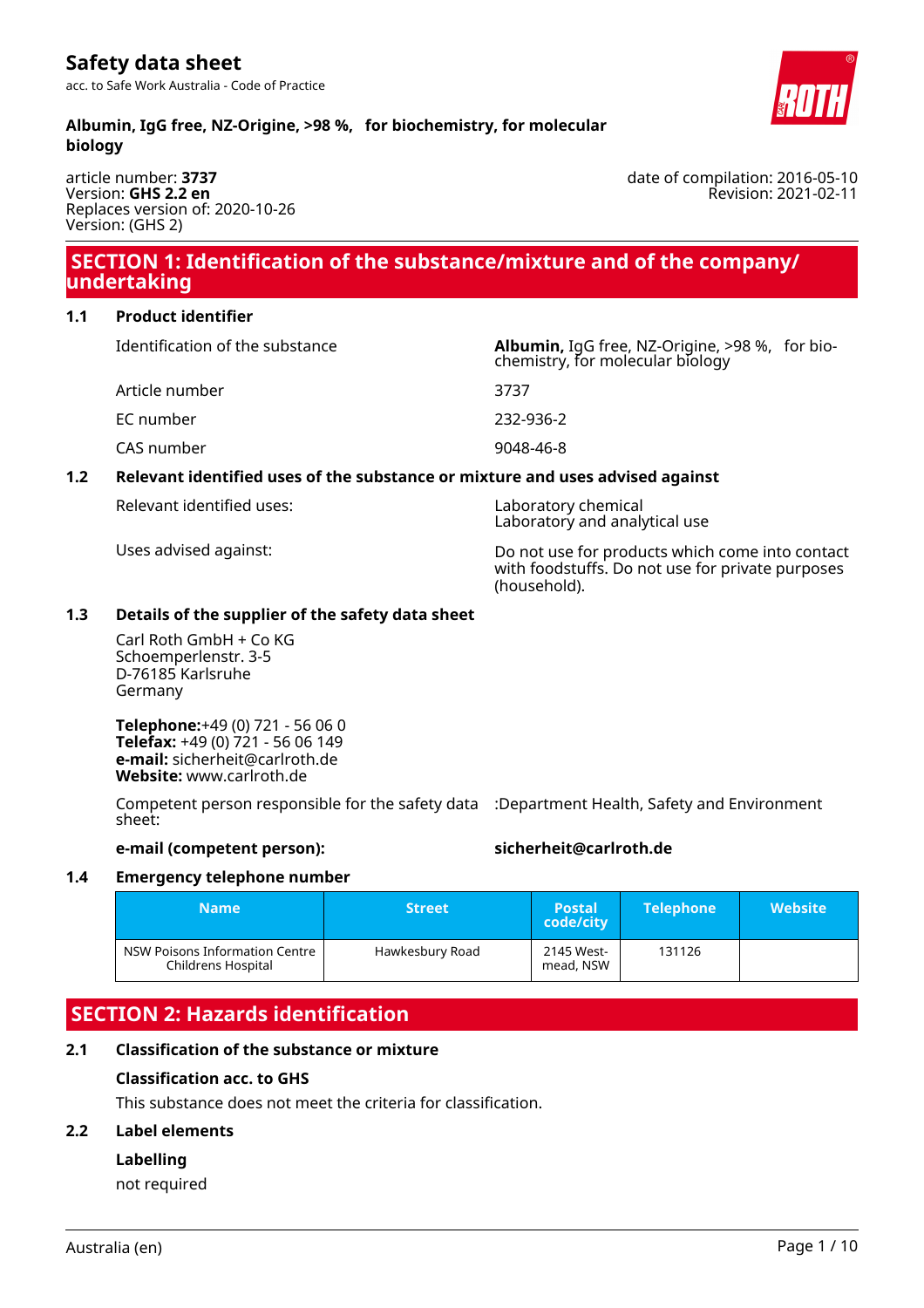acc. to Safe Work Australia - Code of Practice

### **Albumin, IgG free, NZ-Origine, >98 %, for biochemistry, for molecular biology**

article number: **3737**

#### **2.3 Other hazards**

#### **Results of PBT and vPvB assessment**

According to the results of its assessment, this substance is not a PBT or a vPvB.

## **SECTION 3: Composition/information on ingredients**

#### **3.1 Substances**

Name of substance and albumin Molar mass  $-66,000\frac{9}{mol}$ CAS No 9048-46-8

# **SECTION 4: First aid measures**

#### **4.1 Description of first aid measures**



#### **General notes**

No special measures are necessary.

#### **Following inhalation**

Provide fresh air.

#### **Following skin contact**

Brush off loose particles from skin. Rinse skin with water/shower.

#### **Following eye contact**

Rinse cautiously with water for several minutes.

#### **Following ingestion**

Rinse mouth. Call a doctor if you feel unwell.

- **4.2 Most important symptoms and effects, both acute and delayed** Symptoms and effects are not known to date.
- **4.3 Indication of any immediate medical attention and special treatment needed** none

# **SECTION 5: Firefighting measures**

**5.1 Extinguishing media**



#### **Suitable extinguishing media**

co-ordinate firefighting measures to the fire surroundings water, foam, dry extinguishing powder, ABC-powder

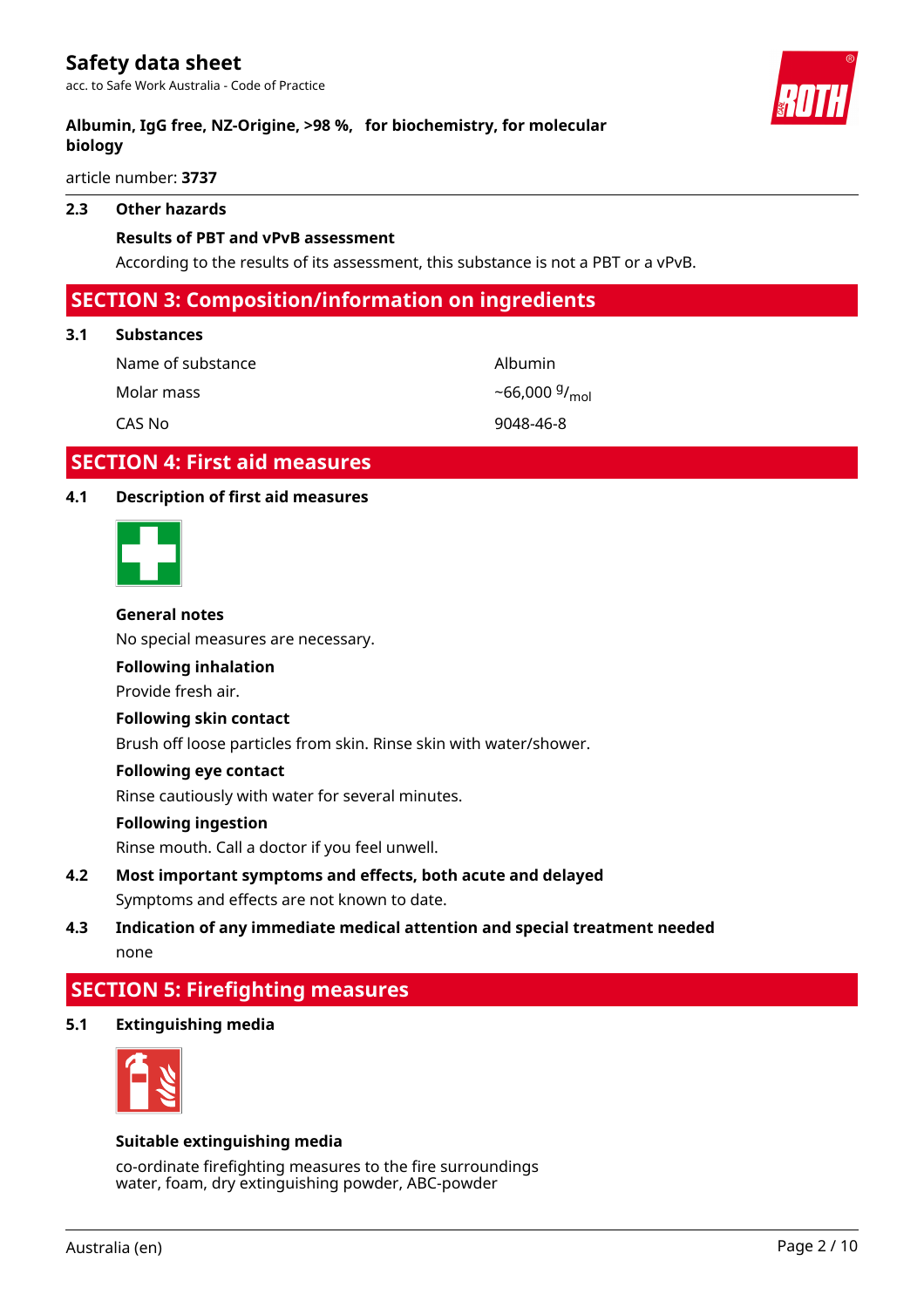

article number: **3737**

#### **Unsuitable extinguishing media**

water jet

# **5.2 Special hazards arising from the substance or mixture**

Combustible.

#### **Hazardous combustion products**

Nitrogen oxides (NOx), Carbon monoxide (CO), Carbon dioxide (CO<sub>2</sub>), May produce toxic fumes of carbon monoxide if burning.

#### **5.3 Advice for firefighters**

In case of fire and/or explosion do not breathe fumes. Fight fire with normal precautions from a reasonable distance. Wear self-contained breathing apparatus.

# **SECTION 6: Accidental release measures**

**6.1 Personal precautions, protective equipment and emergency procedures**



#### **For non-emergency personnel**

No special measures are necessary.

#### **6.2 Environmental precautions**

Keep away from drains, surface and ground water.

#### **6.3 Methods and material for containment and cleaning up**

#### **Advice on how to contain a spill**

Covering of drains. Take up mechanically.

#### **Advice on how to clean up a spill**

Take up mechanically.

#### **Other information relating to spills and releases**

Place in appropriate containers for disposal.

#### **6.4 Reference to other sections**

Hazardous combustion products: see section 5. Personal protective equipment: see section 8. Incompatible materials: see section 10. Disposal considerations: see section 13.

# **SECTION 7: Handling and storage**

#### **7.1 Precautions for safe handling**

No special measures are necessary.

#### **Advice on general occupational hygiene**

Keep away from food, drink and animal feedingstuffs.

#### **7.2 Conditions for safe storage, including any incompatibilities**

Store in a dry place. Keep in a cool place.

#### **Incompatible substances or mixtures**

Observe hints for combined storage.

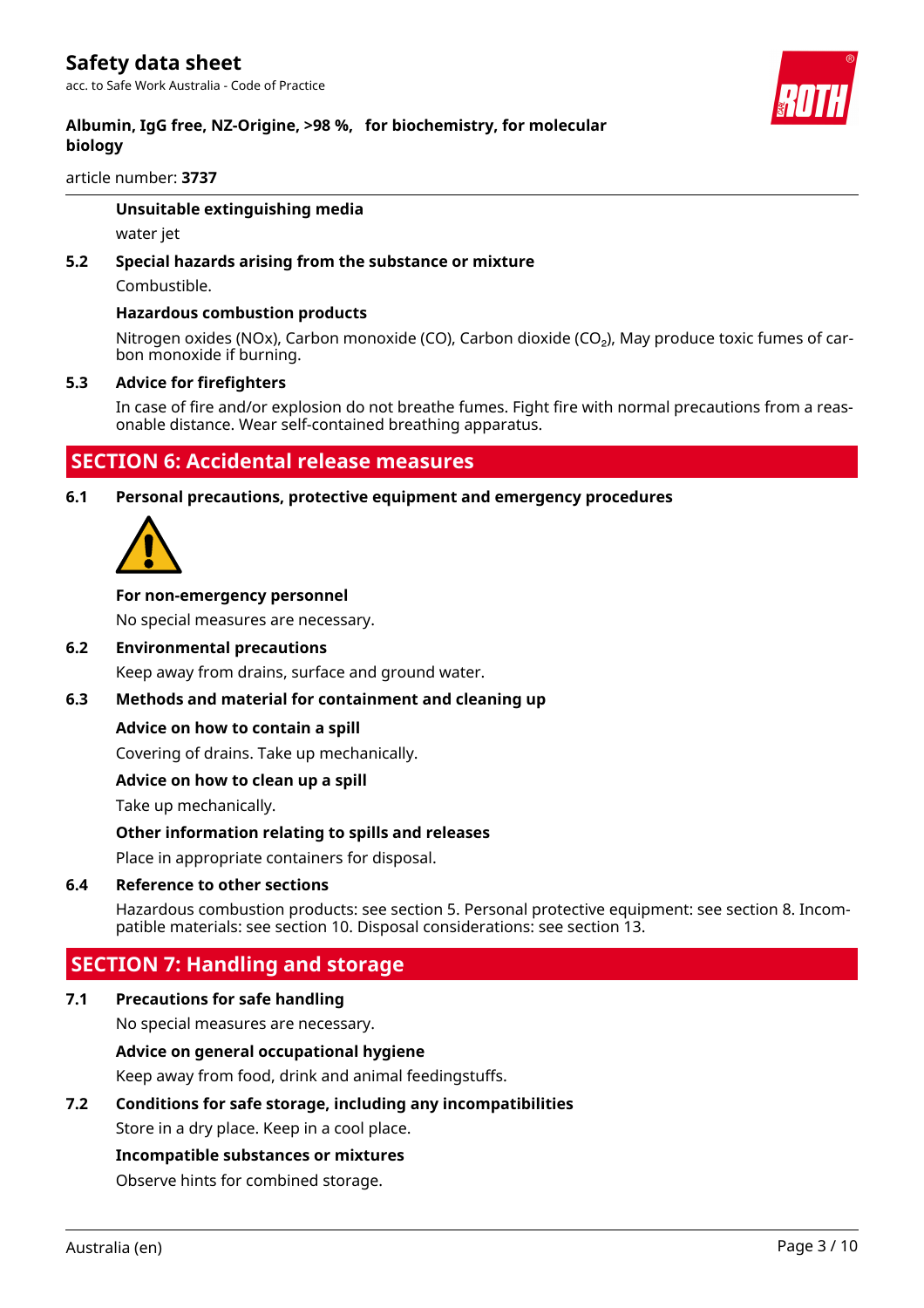acc. to Safe Work Australia - Code of Practice

### **Albumin, IgG free, NZ-Origine, >98 %, for biochemistry, for molecular biology**

article number: **3737**

#### **Consideration of other advice**

# **Specific designs for storage rooms or vessels**

Recommended storage temperature: 2 – 8 °C

#### **7.3 Specific end use(s)**

No information available.

### **SECTION 8: Exposure controls/personal protection**

**8.1 Control parameters**

#### **National limit values**

# **Occupational exposure limit values (Workplace Exposure Limits)** Data are not available.

#### **8.2 Exposure controls**

#### **Individual protection measures (personal protective equipment)**

#### **Eye/face protection**



Use safety goggle with side protection.

#### **Skin protection**



#### **• hand protection**

Wear suitable gloves. Chemical protection gloves are suitable, which are tested according to EN 374.

#### **• type of material**

NBR (Nitrile rubber)

#### **• material thickness**

- >0,11 mm
- **breakthrough times of the glove material**

>480 minutes (permeation: level 6)

#### **• other protection measures**

Take recovery periods for skin regeneration. Preventive skin protection (barrier creams/ointments) is recommended.

#### **Respiratory protection**



Respiratory protection necessary at: Dust formation. Particulate filter device (EN 143). P1 (filters at least 80 % of airborne particles, colour code: White).

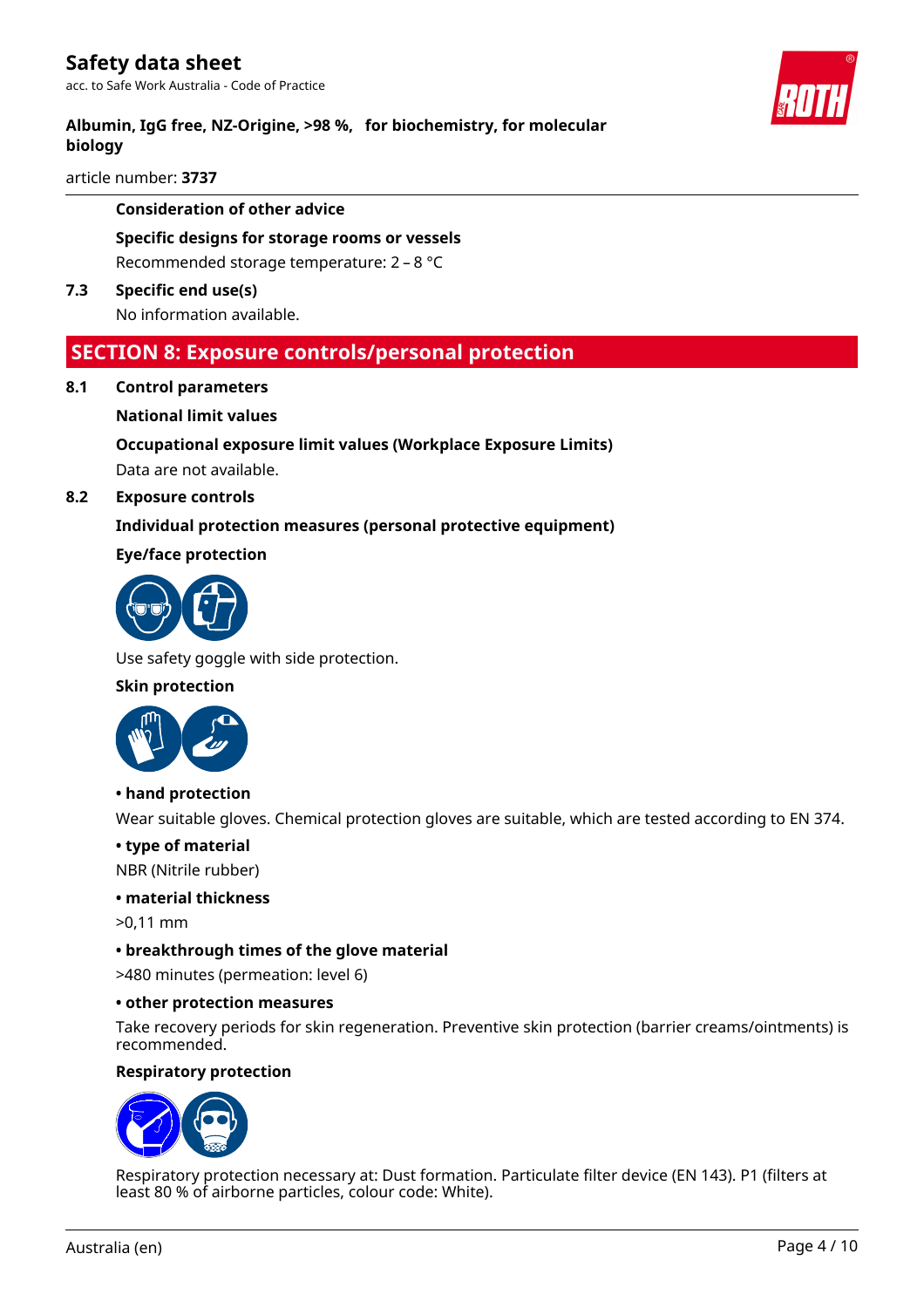**Albumin, IgG free, NZ-Origine, >98 %, for biochemistry, for molecular biology**

article number: **3737**

#### **Environmental exposure controls**

Keep away from drains, surface and ground water.

# **SECTION 9: Physical and chemical properties**

| 9.1 | Information on basic physical and chemical properties       |                                                              |  |
|-----|-------------------------------------------------------------|--------------------------------------------------------------|--|
|     | Physical state                                              | solid                                                        |  |
|     | Form                                                        | flakes                                                       |  |
|     | Colour                                                      | light yellow - beige                                         |  |
|     | Odour                                                       | odourless                                                    |  |
|     | Melting point/freezing point                                | not determined                                               |  |
|     | Boiling point or initial boiling point and boiling<br>range | not determined                                               |  |
|     | Flammability                                                | this material is combustible, but will not ignite<br>readily |  |
|     | Lower and upper explosion limit                             | not determined                                               |  |
|     | Flash point                                                 | not applicable                                               |  |
|     | Auto-ignition temperature                                   | not determined                                               |  |
|     | Decomposition temperature                                   | not relevant                                                 |  |
|     | pH (value)                                                  | 6.5 – 7.5 (in aqueous solution: 20 $9/$ , 20 °C)             |  |
|     | Kinematic viscosity                                         | not relevant                                                 |  |
|     | Solubility(ies)                                             |                                                              |  |
|     | Water solubility                                            | (soluble)                                                    |  |
|     | Partition coefficient                                       |                                                              |  |
|     | Partition coefficient n-octanol/water (log value):          | this information is not available                            |  |
|     | Vapour pressure                                             | not determined                                               |  |
|     | Density                                                     | not determined                                               |  |
|     | <b>Bulk density</b>                                         | 150 - 450 kg/m <sup>3</sup>                                  |  |
|     |                                                             |                                                              |  |
|     | Particle characteristics                                    | no data available                                            |  |
|     | Other safety parameters                                     |                                                              |  |
|     | Oxidising properties                                        | none                                                         |  |
| 9.2 | <b>Other information</b>                                    |                                                              |  |

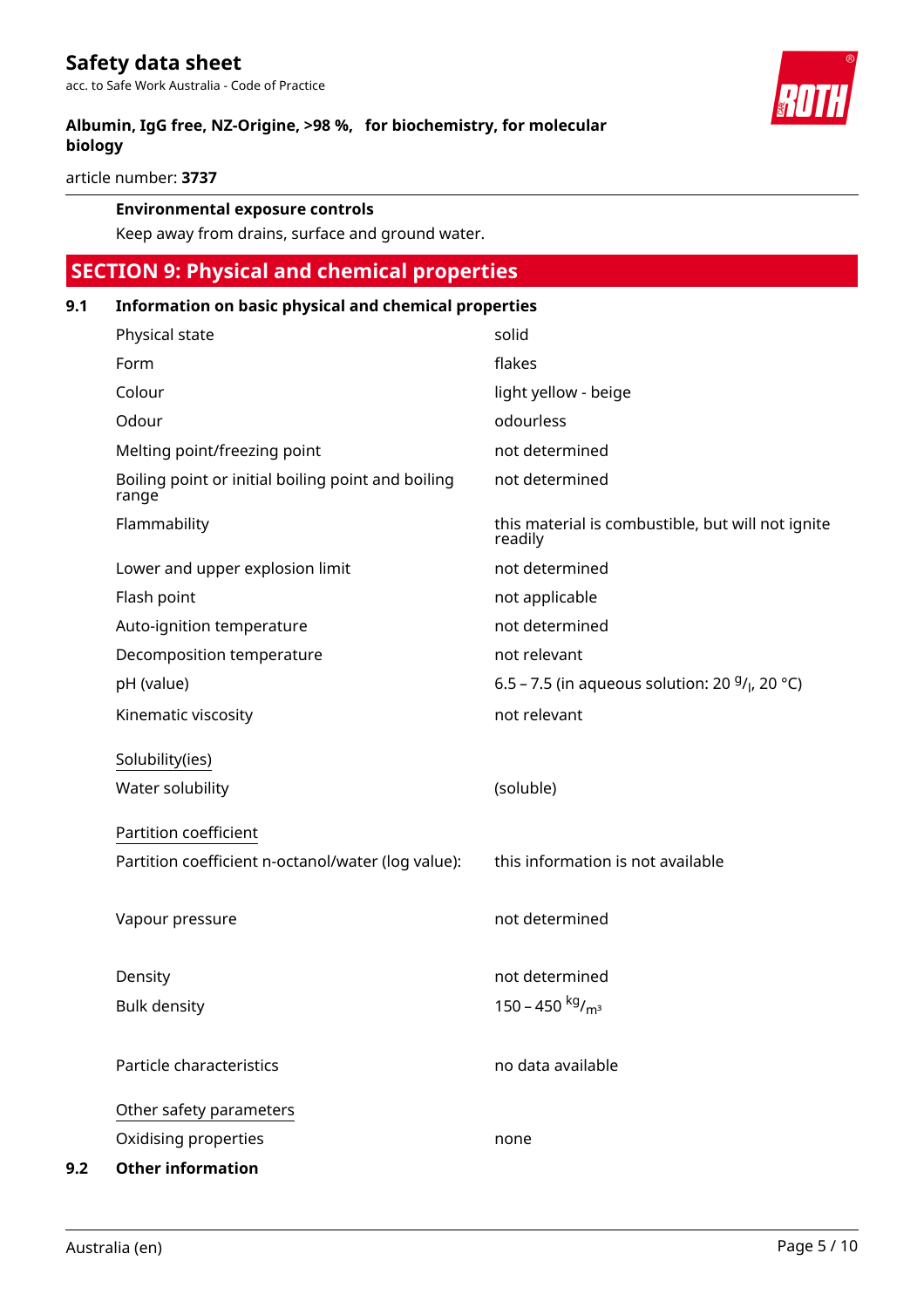### **Albumin, IgG free, NZ-Origine, >98 %, for biochemistry, for molecular biology**

article number: **3737**

Information with regard to physical hazard classes:

Other safety characteristics: There is no additional information.

(physical hazards): not relevant

hazard classes acc. to GHS

 **SECTION 10: Stability and reactivity**

#### **10.1 Reactivity**

The product in the delivered form is not dust explosion capable; the enrichment of fine dust however leads to the danger of dust explosion.

#### **10.2 Chemical stability**

The material is stable under normal ambient and anticipated storage and handling conditions of temperature and pressure.

#### **10.3 Possibility of hazardous reactions**

**Violent reaction with:** strong oxidiser

#### **10.4 Conditions to avoid**

There are no specific conditions known which have to be avoided.

#### **10.5 Incompatible materials**

There is no additional information.

#### **10.6 Hazardous decomposition products**

Hazardous combustion products: see section 5.

#### **SECTION 11: Toxicological information**

#### **11.1 Information on toxicological effects**

#### **Classification acc. to GHS**

This substance does not meet the criteria for classification.

#### **Acute toxicity**

Shall not be classified as acutely toxic.

#### **Skin corrosion/irritation**

Shall not be classified as corrosive/irritant to skin.

#### **Serious eye damage/eye irritation**

Shall not be classified as seriously damaging to the eye or eye irritant.

#### **Respiratory or skin sensitisation**

Shall not be classified as a respiratory or skin sensitiser.

#### **Germ cell mutagenicity**

Shall not be classified as germ cell mutagenic.

#### **Carcinogenicity**

Shall not be classified as carcinogenic.

#### **Reproductive toxicity**

Shall not be classified as a reproductive toxicant.

**Specific target organ toxicity - single exposure**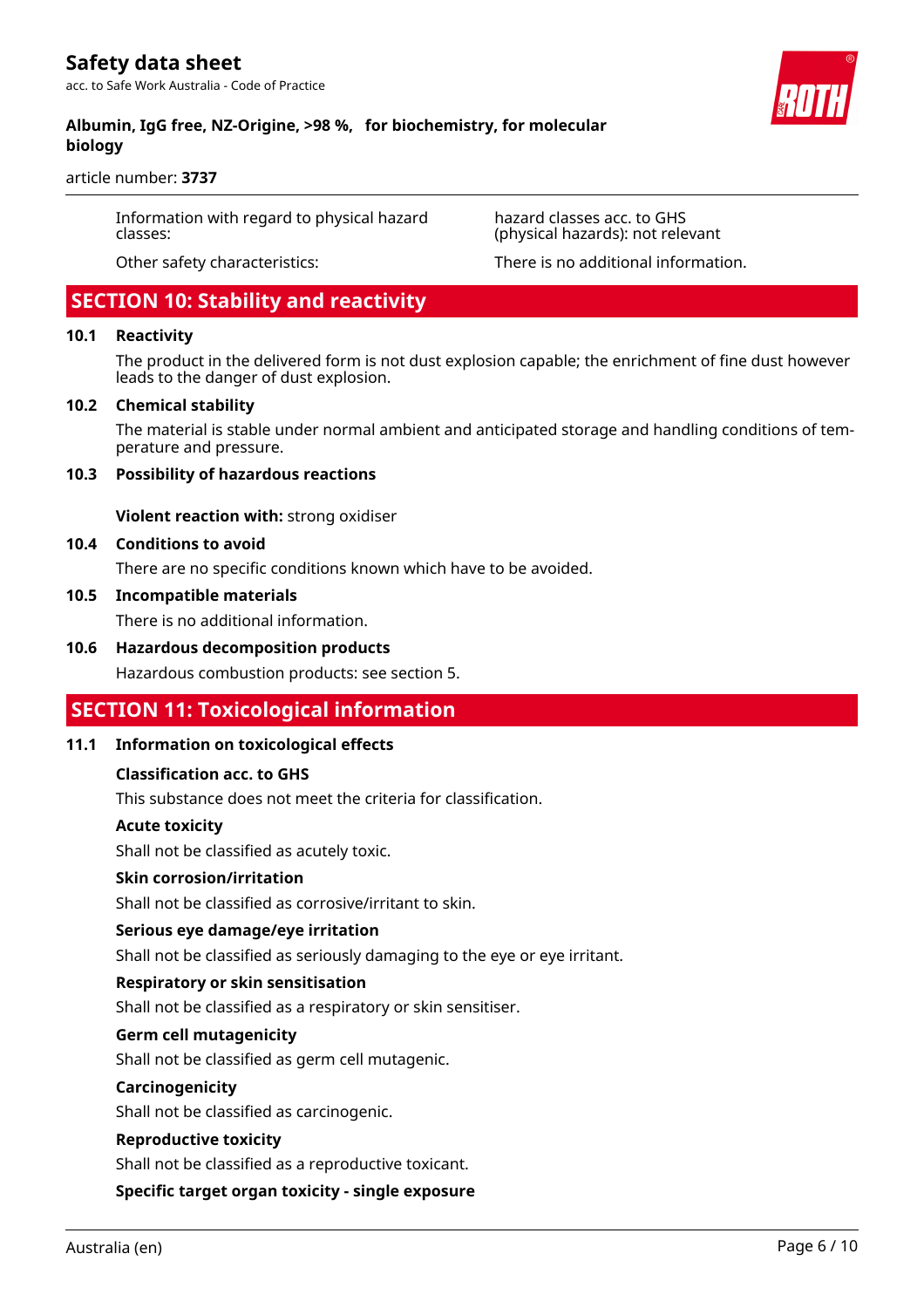# **Safety data sheet**

acc. to Safe Work Australia - Code of Practice



### **Albumin, IgG free, NZ-Origine, >98 %, for biochemistry, for molecular biology**

article number: **3737**

Shall not be classified as a specific target organ toxicant (single exposure).

#### **Specific target organ toxicity - repeated exposure**

Shall not be classified as a specific target organ toxicant (repeated exposure).

#### **Aspiration hazard**

Shall not be classified as presenting an aspiration hazard.

#### **Symptoms related to the physical, chemical and toxicological characteristics**

#### **• If swallowed**

Data are not available.

**• If in eyes**

Data are not available.

#### **• If inhaled**

Data are not available.

#### **• If on skin**

Data are not available.

#### **Other information**

Health effects are not known. This information is based upon the present state of our knowledge.

# **SECTION 12: Ecological information**

**12.1 Toxicity**

**Biodegradation**

Data are not available.

- **12.2 Process of degradability** Data are not available.
- **12.3 Bioaccumulative potential** Data are not available.
- **12.4 Mobility in soil** Data are not available.
- **12.5 Results of PBT and vPvB assessment** Data are not available.
- **12.6 Endocrine disrupting properties** Not listed.
- **12.7 Other adverse effects** Data are not available.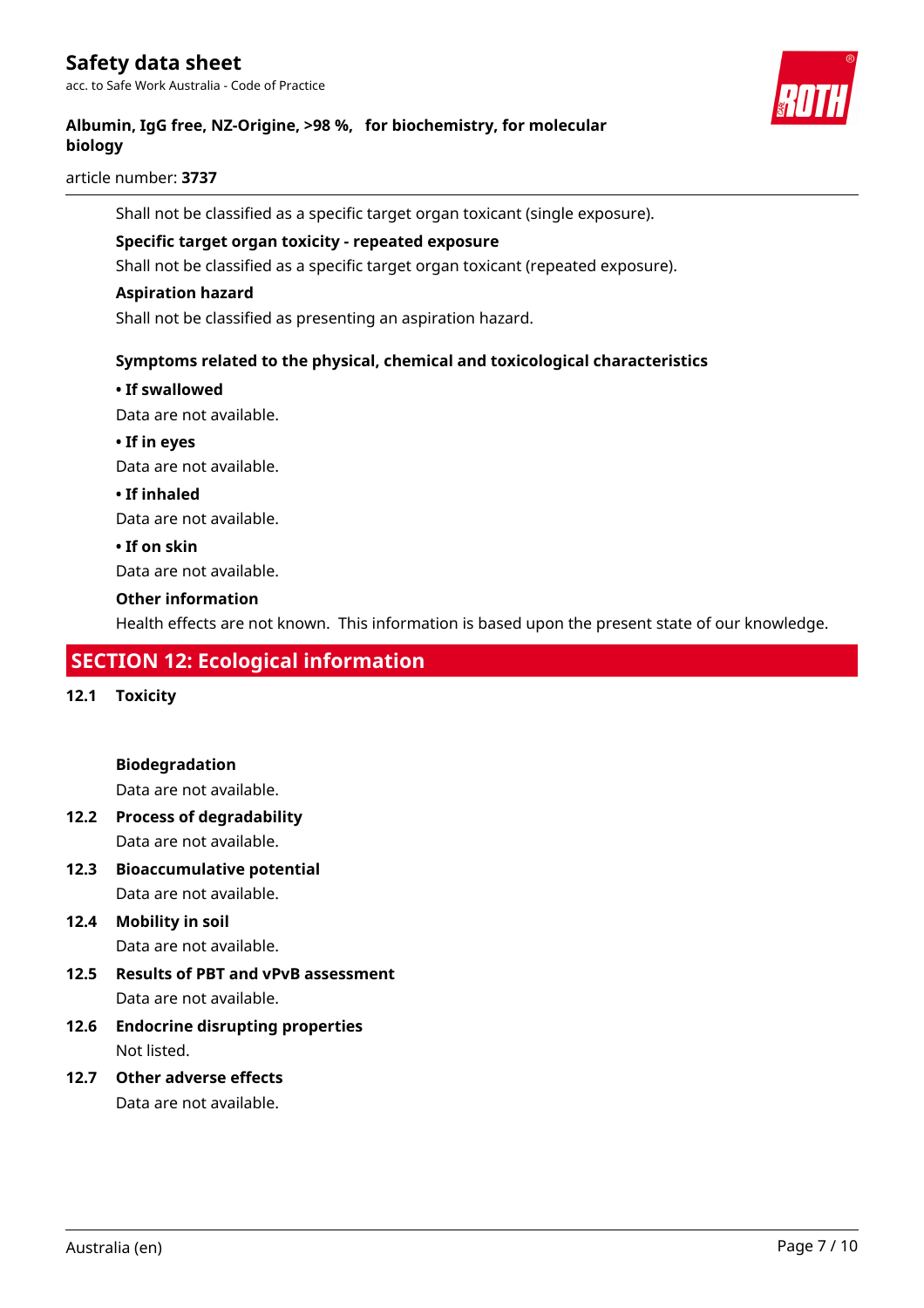# **Safety data sheet**

acc. to Safe Work Australia - Code of Practice



#### **Albumin, IgG free, NZ-Origine, >98 %, for biochemistry, for molecular biology**

article number: **3737**

# **SECTION 13: Disposal considerations**

#### **13.1 Waste treatment methods**



Consult the appropriate local waste disposal expert about waste disposal.

#### **Sewage disposal-relevant information**

Do not empty into drains.

**13.3 Remarks**

Waste shall be separated into the categories that can be handled separately by the local or national waste management facilities. Please consider the relevant national or regional provisions.

gerous goods regulations

# **SECTION 14: Transport information**

- **14.1 UN number 14.1 UN** number
- **14.2 UN proper shipping name** not assigned
- **14.3 Transport hazard class(es)** not assigned
- **14.4 Packing group not assigned**
- **14.5 Environmental hazards** non-environmentally hazardous acc. to the dan-
- **14.6 Special precautions for user**

There is no additional information.

**14.7 Transport in bulk according to Annex II of MARPOL and the IBC Code** The cargo is not intended to be carried in bulk.

#### **Information for each of the UN Model Regulations**

**Transport informationNational regulationsAdditional information(UN RTDG)** not assigned

**International Maritime Dangerous Goods Code (IMDG) - Additional information** Not subject to IMDG.

**International Civil Aviation Organization (ICAO-IATA/DGR) - Additional information** Not subject to ICAO-IATA.

# **SECTION 15: Regulatory information**

**15.1 Safety, health and environmental regulations/legislation specific for the substance or mixture** There is no additional information.

#### **National regulations(Australia)**

#### **Australian Inventory of Chemical Substances(AICS)**

Substance is listed.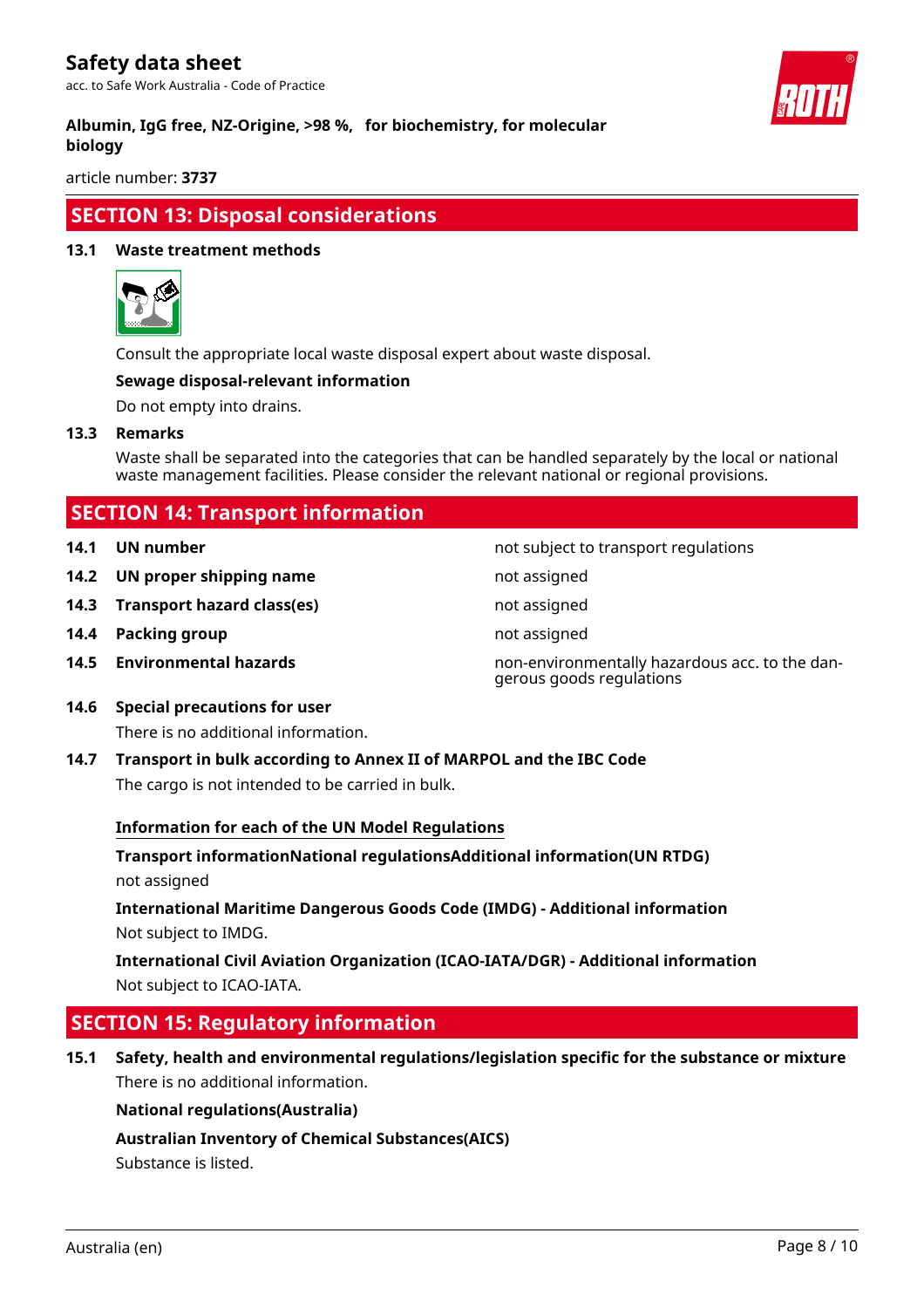# **Safety data sheet**

acc. to Safe Work Australia - Code of Practice



# **Albumin, IgG free, NZ-Origine, >98 %, for biochemistry, for molecular biology**

article number: **3737**

| <b>National inventories</b> |                  |                     |  |
|-----------------------------|------------------|---------------------|--|
| <b>Country</b>              | <b>Inventory</b> | <b>Status</b>       |  |
| AU                          | <b>AICS</b>      | substance is listed |  |
| CA                          | <b>DSL</b>       | substance is listed |  |
| <b>CN</b>                   | <b>IECSC</b>     | substance is listed |  |
| EU                          | ECSI             | substance is listed |  |
| <b>KR</b>                   | <b>KECI</b>      | substance is listed |  |
| NZ                          | <b>NZIOC</b>     | substance is listed |  |
| <b>PH</b>                   | <b>PICCS</b>     | substance is listed |  |
| <b>TW</b>                   | <b>TCSI</b>      | substance is listed |  |
| US                          | <b>TSCA</b>      | substance is listed |  |

**Legend**

| ------ |                                                                         |
|--------|-------------------------------------------------------------------------|
| AICS   | Australian Inventory of Chemical Substances                             |
| DSL    | Domestic Substances List (DSL)                                          |
| ECSI   | EC Substance Inventory (EINECS, ELINCS, NLP)                            |
| IECSC  | Inventory of Existing Chemical Substances Produced or Imported in China |
| KECI   | Korea Existing Chemicals Inventory                                      |
| NZIoC  | New Zealand Inventory of Chemicals                                      |
| PICCS  | Philippine Inventory of Chemicals and Chemical Substances (PICCS)       |
| TCSI   | Taiwan Chemical Substance Inventory                                     |
| TSCA   | <b>Toxic Substance Control Act</b>                                      |
|        |                                                                         |

#### **15.2 Chemical Safety Assessment**

No Chemical Safety Assessment has been carried out for this substance.

# **SECTION 16: Other information**

#### **Indication of changes (revised safety data sheet)**

Alignment to regulation: Globally Harmonized System of Classification and Labelling of Chemicals ("Purple book").

Restructuring: section 9, section 14

#### **Abbreviations and acronyms**

| Abbr.         | <b>Descriptions of used abbreviations</b>                                                                      |  |
|---------------|----------------------------------------------------------------------------------------------------------------|--|
| CAS           | Chemical Abstracts Service (service that maintains the most comprehensive list of chemical substances)         |  |
| DGR.          | Dangerous Goods Regulations (see IATA/DGR)                                                                     |  |
| <b>EINECS</b> | European Inventory of Existing Commercial Chemical Substances                                                  |  |
| <b>ELINCS</b> | European List of Notified Chemical Substances                                                                  |  |
| <b>GHS</b>    | "Globally Harmonized System of Classification and Labelling of Chemicals" developed by the United Na-<br>tions |  |
| IATA          | <b>International Air Transport Association</b>                                                                 |  |
| IATA/DGR      | Dangerous Goods Regulations (DGR) for the air transport (IATA)                                                 |  |
| <b>ICAO</b>   | International Civil Aviation Organization                                                                      |  |
| IMDG          | International Maritime Dangerous Goods Code                                                                    |  |
| <b>MARPOL</b> | International Convention for the Prevention of Pollution from Ships (abbr. of "Marine Pollutant")              |  |